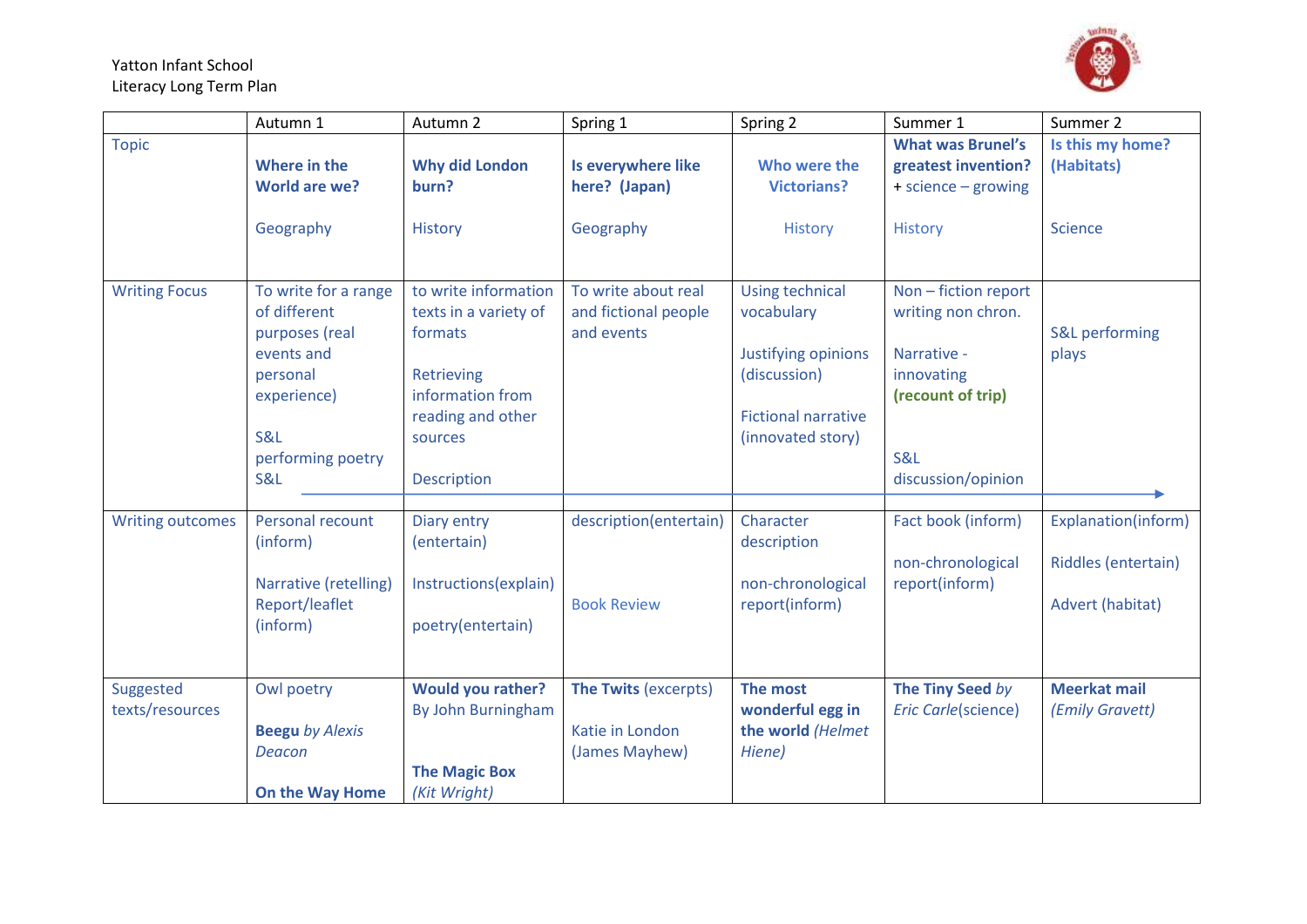

|                    | by Jill Murphy             |                             | The Snail and the                   |                               |                            |                            |
|--------------------|----------------------------|-----------------------------|-------------------------------------|-------------------------------|----------------------------|----------------------------|
|                    |                            |                             | <b>Whale (Julia</b>                 |                               |                            |                            |
|                    | How to turn your           |                             | Donaldson)                          |                               |                            |                            |
|                    | <b>Teacher into a</b>      |                             |                                     |                               |                            |                            |
|                    | Toad (Hallowe'en)          |                             |                                     |                               |                            |                            |
|                    |                            |                             |                                     |                               |                            |                            |
|                    | Here we are (Oliver        |                             |                                     |                               |                            |                            |
|                    | Jeffers)                   |                             |                                     |                               |                            |                            |
|                    |                            |                             | I would like to drive               |                               |                            |                            |
| <b>Examples</b>    | I went to the beach.       | I went to the beach.        |                                     | Add example from              | Add example from           | Add example from           |
|                    | I had a good day           | I had a good day out        | but I would prefer it if            | text                          | text                       | text                       |
|                    | out.                       | <b>but</b> I lost my beach  | I could fly up to the               |                               |                            |                            |
|                    |                            | ball.                       | moon                                |                               |                            |                            |
| Phonics / spelling | <b>Year One</b>            | <b>Year One</b>             | <b>Year One</b>                     | Year One                      | <b>Year One</b>            | <b>Year One</b>            |
|                    |                            |                             |                                     |                               |                            |                            |
|                    | <b>Revision of Phase 3</b> | <b>Revision of Phase 3-</b> | <b>Teach Phase 5(phase</b>          | <b>Teach Phase 5</b>          | <b>Revision of Phase 5</b> | <b>Revision of Phase 5</b> |
|                    | phonics                    | 4 phonics                   | 3-4 intervention)                   | (phase $3-4$                  | (phase $3-4$               | (phase $3-4$               |
|                    |                            |                             |                                     | intervention)                 | intervention)              | intervention)              |
|                    | Year Two                   | Year Two                    | Year Two                            |                               |                            |                            |
|                    | <b>Revision of Phase 5</b> |                             | The /n/ sound spelt                 | Year Two                      | Year Two                   | Revision + applying        |
|                    | phonics                    |                             | kn and (less often) gn              | The $/dz/$ sound              | Revision + applying        | to writing                 |
|                    |                            | learning the                | at the beginning of                 | spelt as ge and dge           | to writing                 |                            |
|                    | learning new ways          | possessive                  | words                               | at the end of                 |                            |                            |
|                    | of spelling                | apostrophe                  | The /r/ sound spelt                 | words, and                    |                            |                            |
|                    | phonemes for               | (singular)                  | wr at the beginning                 | sometimes spelt as            |                            |                            |
|                    | which 1 or more            |                             | of words                            | g elsewhere in                |                            |                            |
|                    | spellings are              | learning to spell           |                                     | words before e, i             |                            |                            |
|                    | already known, and         | more words with             | The $/$ $\frac{1}{2}$ sound spelt a | and y                         |                            |                            |
|                    | learn some words           | contracted forms            | before I and II                     |                               |                            |                            |
|                    | with each spelling         | (to read)                   |                                     | The $\frac{1}{3}$ sound spelt |                            |                            |
|                    |                            |                             | The $/\sqrt{N}$ sound spelt o       | S                             |                            |                            |
|                    | The suffixes -ment,        | add suffixes to spell       |                                     |                               |                            |                            |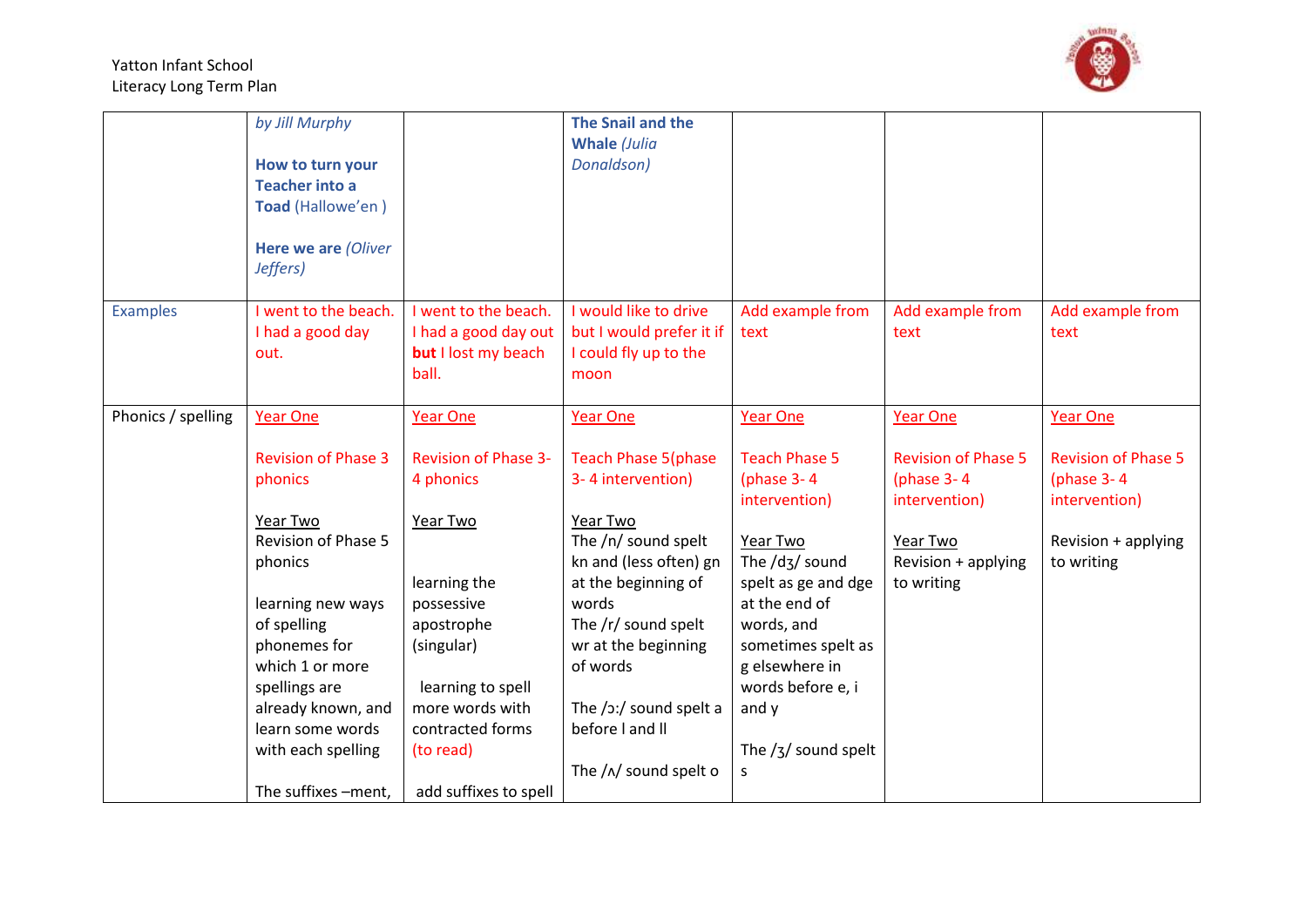

| -ness, -ful, -less     | longer words,          | The /p/ sound spelt a   | Words ending in $-$ |  |
|------------------------|------------------------|-------------------------|---------------------|--|
| and $-ly$              | including -ment, -     | after w and qu          | tion                |  |
|                        | ness, -ful, -less, -ly |                         |                     |  |
|                        |                        | The $/3$ :/ sound spelt |                     |  |
| Adding the endings     | To use -ing and -ed    | or after w              |                     |  |
| - ing, -ed, -er, -est  | where no change is     | The /ɔ:/ sound spelt    |                     |  |
| and -y to words        | needed in the          | ar after w              |                     |  |
| ending in -e with a    | spelling of root       |                         |                     |  |
| consonant before it    | words                  | Homophones and          |                     |  |
|                        |                        | near-homophones         |                     |  |
| Adding-ing,-ed,-       | Adding -ed, -ing, -    |                         |                     |  |
| $er, -est$ and $-y$ to | er and -est to a root  |                         |                     |  |
| words of one           | word ending in $-y$    |                         |                     |  |
| syllable ending in a   | with a consonant       |                         |                     |  |
| single consonant       | before it              |                         |                     |  |
| letter after a single  |                        |                         |                     |  |
| vowel letter           | The /l/ or /əl/        |                         |                     |  |
|                        | sound spelt-le at      |                         |                     |  |
|                        | the end of words       |                         |                     |  |
| The /s/ sound spelt    | The /l/ or /əl/ sound  |                         |                     |  |
| c before e, i and y    | spelt-al at the end    |                         |                     |  |
|                        | of words               |                         |                     |  |
| The /aɪ/ sound         | Words ending-il        |                         |                     |  |
| spelt-y at the end     |                        |                         |                     |  |
| of words               | Adding -es to nouns    |                         |                     |  |
|                        | and verbs ending in    |                         |                     |  |
| Contractions           | $-y$                   |                         |                     |  |
|                        |                        |                         |                     |  |
|                        | The /i:/ sound spelt   |                         |                     |  |
|                        | $-ey$                  |                         |                     |  |
|                        |                        |                         |                     |  |
|                        | The possessive         |                         |                     |  |
|                        | apostrophe             |                         |                     |  |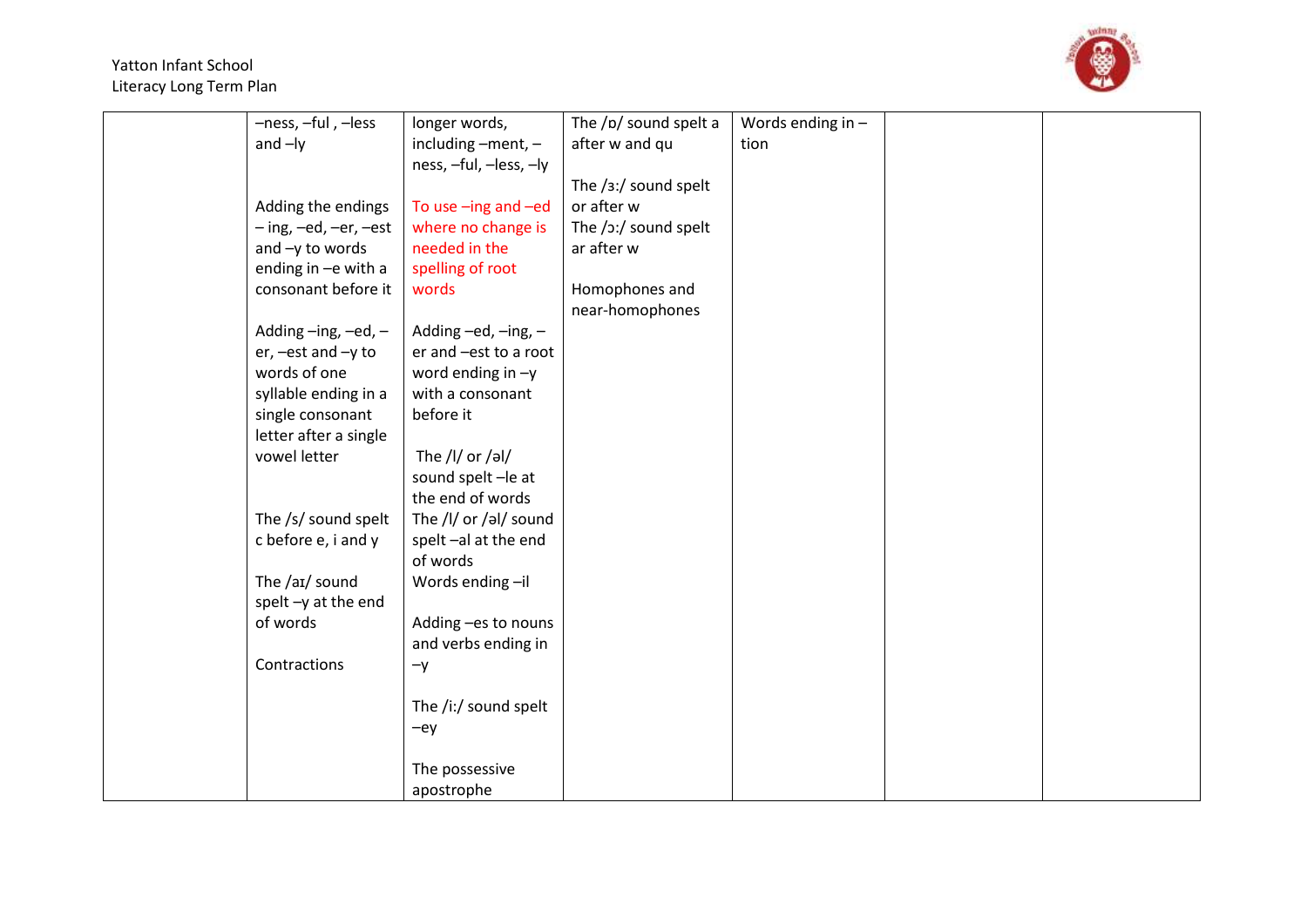

|                                         |                                                                                                                                                                        | (singular nouns)<br>The conjunction<br>'but'                                                                                                                      |                                                                                                                                                      |                                                                               |                                                  |                                                  |
|-----------------------------------------|------------------------------------------------------------------------------------------------------------------------------------------------------------------------|-------------------------------------------------------------------------------------------------------------------------------------------------------------------|------------------------------------------------------------------------------------------------------------------------------------------------------|-------------------------------------------------------------------------------|--------------------------------------------------|--------------------------------------------------|
|                                         |                                                                                                                                                                        | learning to spell common exception words<br>apply spelling rules and guidelines from Appendix 1                                                                   | segmenting spoken words into phonemes and representing these by graphemes, spelling many correctly                                                   |                                                                               |                                                  |                                                  |
| Vocabulary,<br>grammar &<br>Punctuation | Use of capital<br>letters, full stops,<br>question marks and<br>exclamation marks<br>to demarcate<br>sentences                                                         | Self-<br>editing/correcting                                                                                                                                       | Commas to separate<br>items in a list<br>Use of capital letters,<br>full stops, question<br>marks and<br>exclamation marks to<br>demarcate sentences | <b>Revision and</b><br>application of all<br>VG&P taught so far<br>to writing | <b>Revision and</b><br>application to<br>writing | <b>Revision and</b><br>application to<br>writing |
|                                         | To use the present<br>and past tenses<br>correctly and<br>consistently<br>including the<br>progressive form<br>Spelling of Y1 CEWs<br>and tricky words<br>I can say my | Formation of nouns<br>using suffixes such<br>as -ness, -er and by<br>compounding [for<br>example,<br>whiteboard,<br>superman]<br>Formation of<br>adjectives using | Apostrophes to mark<br>where letters are<br>missing in spelling<br>and to mark singular<br>possession in nouns<br>[for example, the                  |                                                                               |                                                  |                                                  |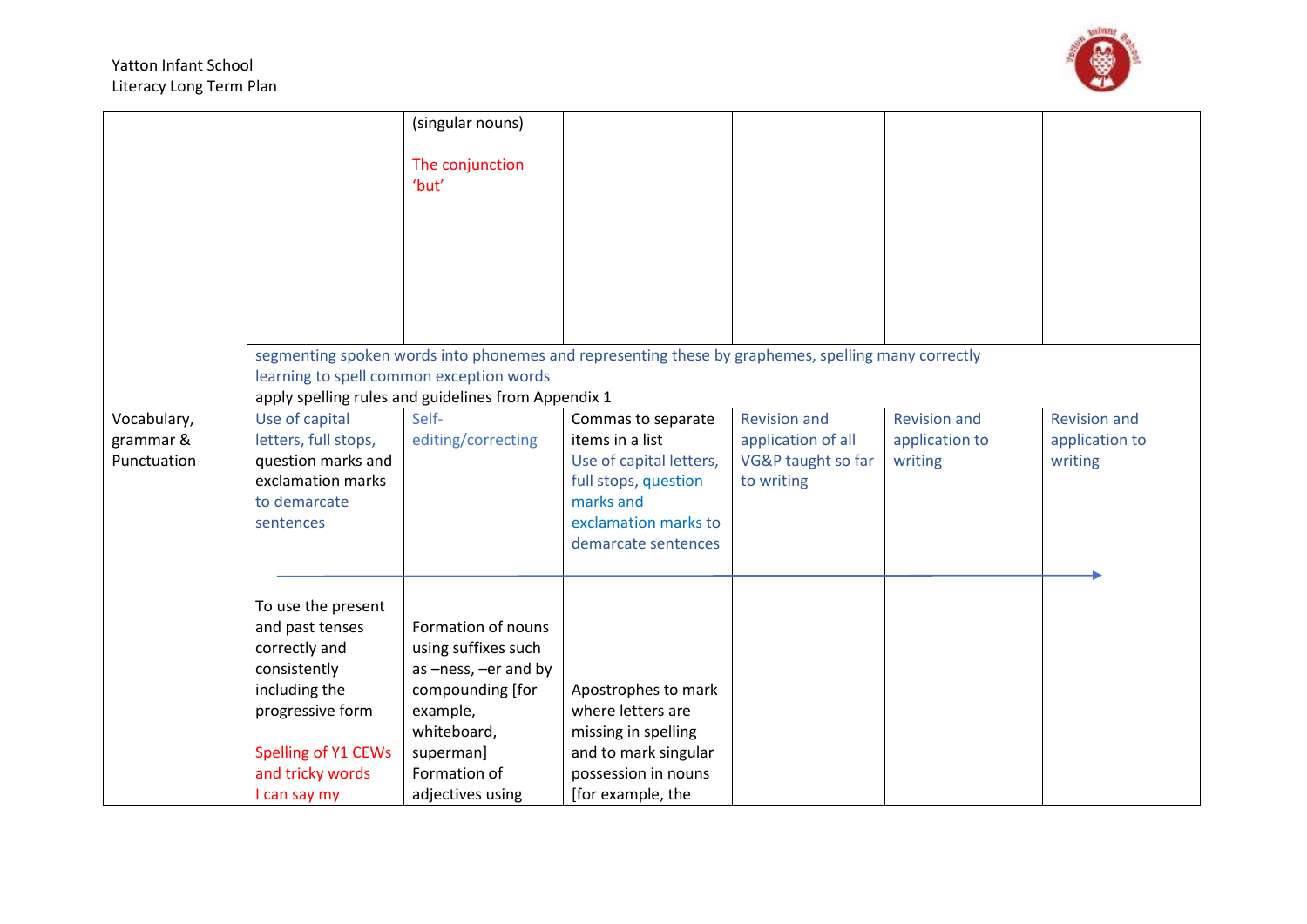

| sentence before I       | suffixes such as -ful,  | girl's name] |  |  |
|-------------------------|-------------------------|--------------|--|--|
| write it.               | $-$ less                |              |  |  |
|                         |                         |              |  |  |
| Subordination           | Use of the suffixes $-$ |              |  |  |
| (using when, if,        | er, - est in adjectives |              |  |  |
| that, because) and      | and the use of -ly in   |              |  |  |
| co-ordination (using    | Standard English to     |              |  |  |
| or, and, but)           | turn adjectives into    |              |  |  |
|                         | adverbs                 |              |  |  |
| Sentence types          |                         |              |  |  |
|                         | <b>Expanded noun</b>    |              |  |  |
| Terminology:            | phrases for             |              |  |  |
| noun, noun phrase       | description and         |              |  |  |
| statement,              | specification [for      |              |  |  |
| question,               | example, the blue       |              |  |  |
| exclamation,            | butterfly, plain        |              |  |  |
| command                 | flour, the man in       |              |  |  |
| compound, suffix        | the moon]               |              |  |  |
| adjective, adverb,      |                         |              |  |  |
| verb tense (past,       |                         |              |  |  |
| present)                |                         |              |  |  |
| apostrophe, comma       |                         |              |  |  |
|                         |                         |              |  |  |
| Sentence, word,         |                         |              |  |  |
| letter, capital letter, |                         |              |  |  |
| full stop, finger       |                         |              |  |  |
| space, name,            |                         |              |  |  |
| joining words           |                         |              |  |  |
| (conjunctions),         |                         |              |  |  |
| (Year One and Two       |                         |              |  |  |
| teachers to use this    |                         |              |  |  |
| terminology within      |                         |              |  |  |
| their teaching)         |                         |              |  |  |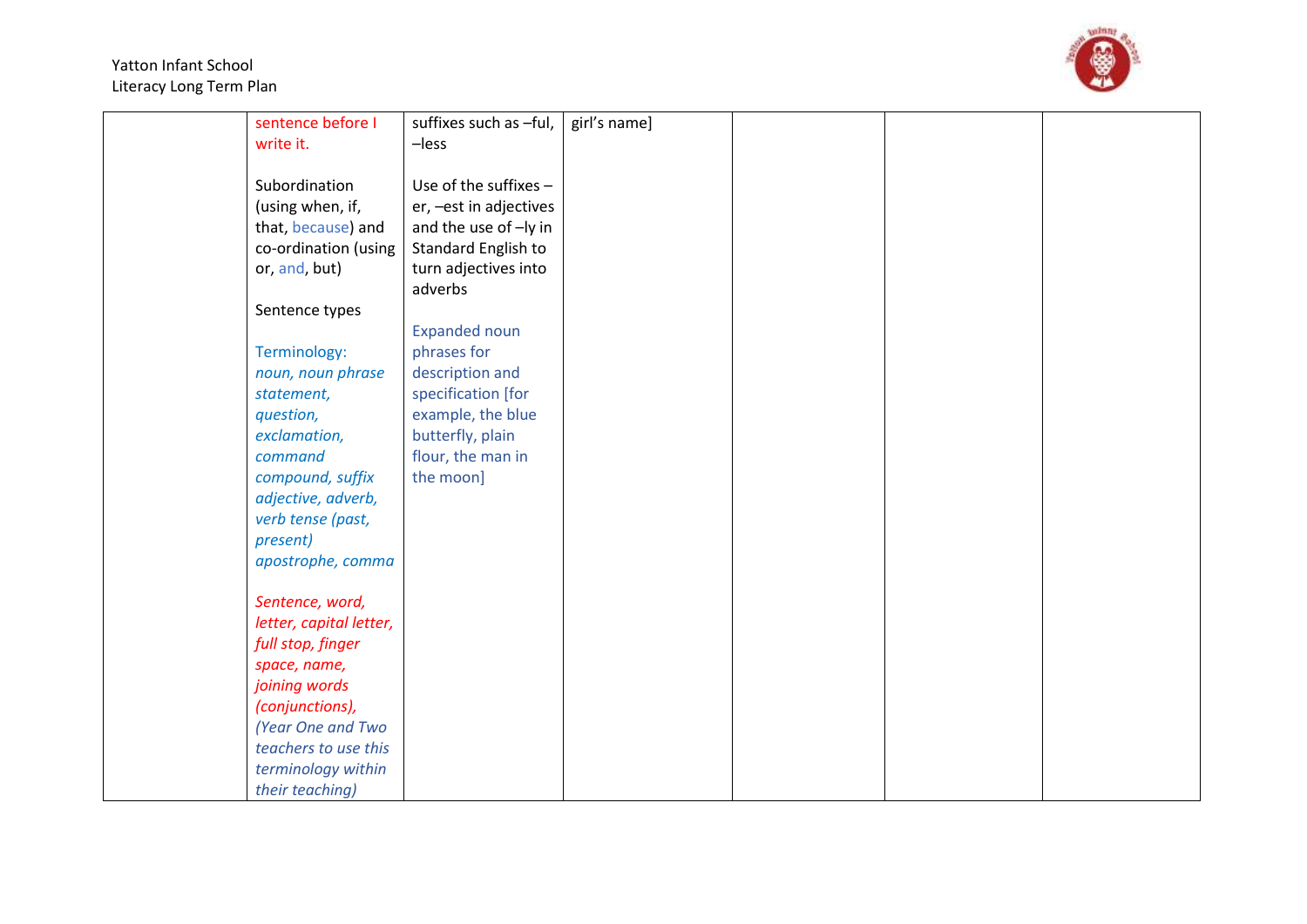

| Handwriting | Following PenPals scheme<br>another, are best left unjoined ongoing                                                                                         |                                                                                                                                                                                                                                                                                                                                                                          | • form lower-case letters and digits 0-9 of the correct size relative to one another ongoing<br>• start using some of the diagonal and horizontal strokes needed to join letters and understand which letters, when adjacent to one<br>• write capital letters and digits of the correct size, orientation and relationship to one another and to lower-case letters ongoing<br>• use spacing between words that reflects the size of the letters. ongoing |                                                                                                                                                                                                 |                                                                                                                                                                                   |                                                                            |
|-------------|-------------------------------------------------------------------------------------------------------------------------------------------------------------|--------------------------------------------------------------------------------------------------------------------------------------------------------------------------------------------------------------------------------------------------------------------------------------------------------------------------------------------------------------------------|------------------------------------------------------------------------------------------------------------------------------------------------------------------------------------------------------------------------------------------------------------------------------------------------------------------------------------------------------------------------------------------------------------------------------------------------------------|-------------------------------------------------------------------------------------------------------------------------------------------------------------------------------------------------|-----------------------------------------------------------------------------------------------------------------------------------------------------------------------------------|----------------------------------------------------------------------------|
| Reading     | memorising short<br>poems<br>becoming<br>increasingly familiar<br>with and retelling a<br>wider range of<br>stories, fairy stories<br>and traditional tales | discussing their<br>favourite words and<br>phrases<br>checking that the<br>text makes sense to<br>them as they read<br>and correcting<br>inaccurate reading<br>explain and discuss<br>their understanding<br>of books, poems<br>and other material,<br>both those that<br>they listen to and<br>those that they read<br>for themselves.<br>contracted forms<br>(to read) | recognising simple<br>recurring literary<br>language in stories<br>and poetry<br>understand both the<br>books that they can<br>already read<br>accurately and<br>fluently and those<br>that they listen to by:<br>* drawing on what<br>they already know or<br>on background<br>information and<br>vocabulary provided<br>by the teacher                                                                                                                   | being introduced<br>to non-fiction<br>books that are<br>structured in<br>different ways<br>discussing the<br>sequence of events<br>in books and how<br>items of<br>information are<br>related * | continuing to build<br>up a repertoire of<br>poems learnt by<br>heart, appreciating<br>these and reciting<br>some, with<br>appropriate<br>intonation to make<br>the meaning clear | Continuing to<br>develop speed and<br>fluency<br>Higher level<br>inference |